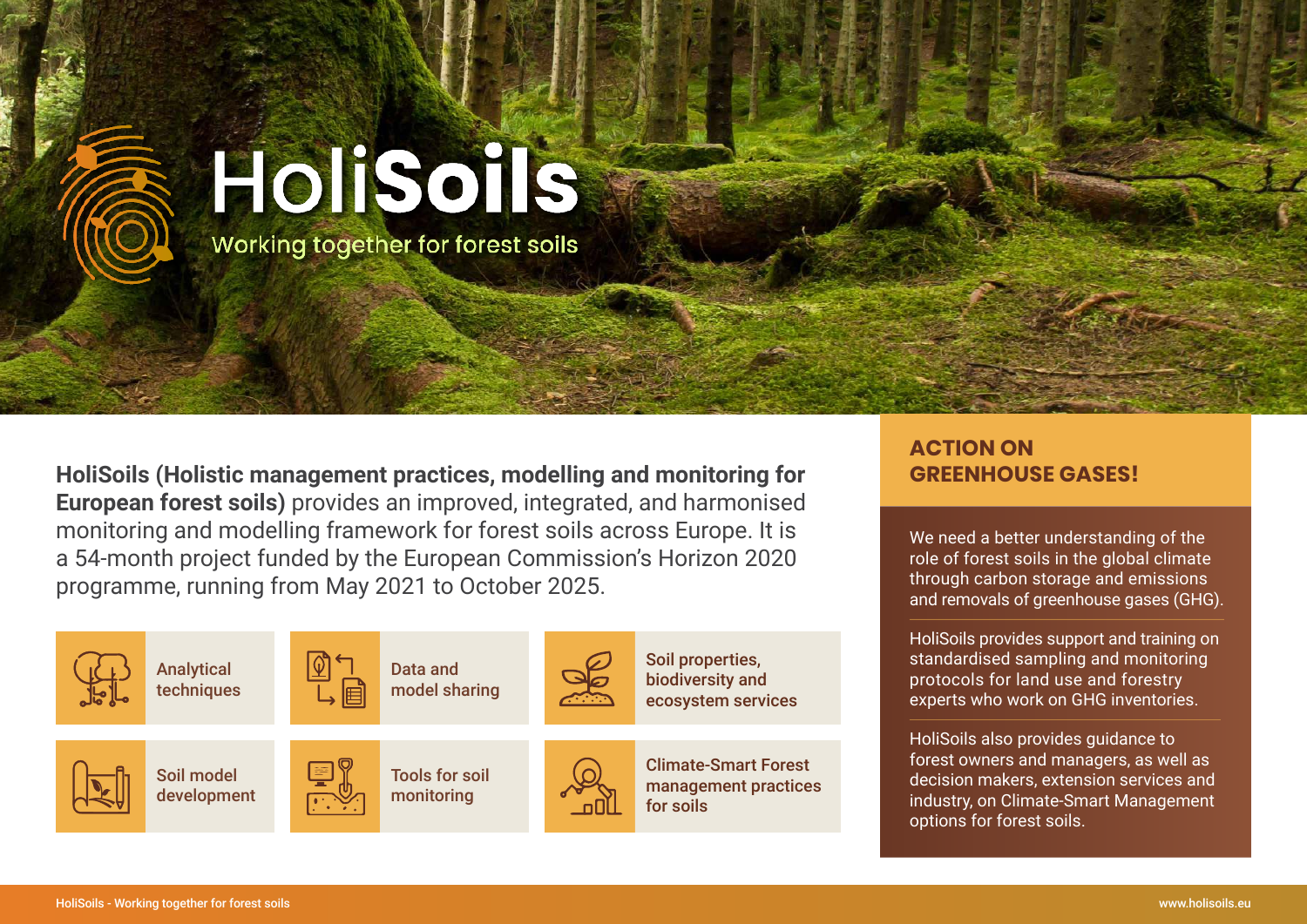

### **What is special about soils?**

Soils are crucial for the global climate and human wellbeing. There are clear benefits for people and the planet in the sustainable transition of land management to practices that strengthen mitigation of climate change, reduce soil degradation, avoid or reduce erosion, and maintain or restore soil organic carbon, nutrients, and soil water. From maintaining biodiversity to providing ecosystem services, sustainable forest management practices start in the soil.

## **Why HoliSoils?**

Knowledge gaps on forest soil processes and the lack of harmonised soil monitoring limits our ability to maintain soil-related ecosystem services and achieve climate policy objectives.

*A better understanding of soil processes is urgently needed to support decision making in meeting climate and sustainability goals. This requires harmonised monitoring methods, models, tools and data to develop and inform policies and strategies to meet the SDGs of the UN 2030 Agenda, the Paris Agreement, as well as the European Green Deal.*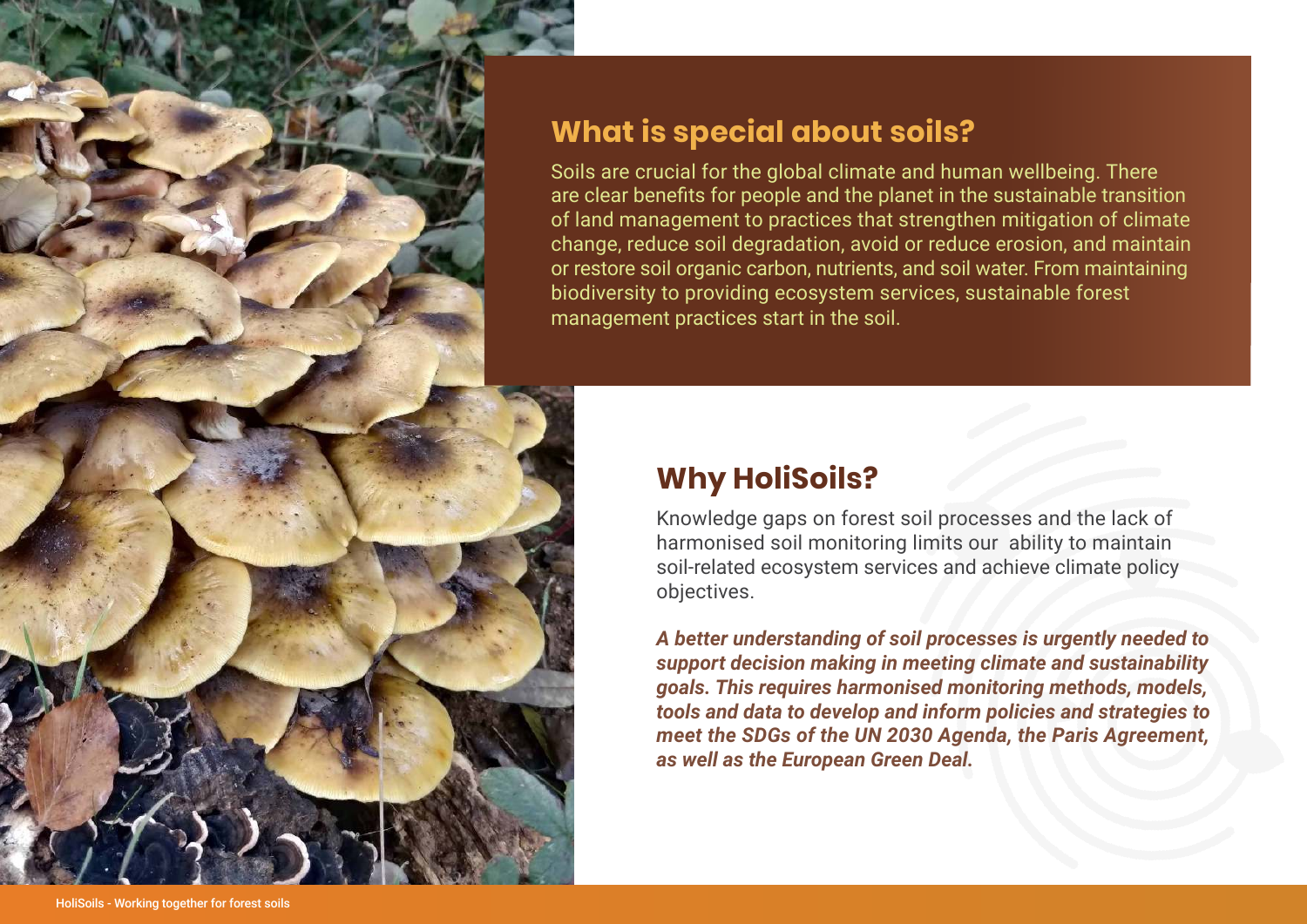# **Main outputs**

Over the course of the project, HoliSoils is building a comprehensive toolkit of databases, tools, models, maps, protocols, guidelines and publications, improving and adapting existing tools and methodologies, and creating new ones where appropriate.

- **1. Toolbox of analytical techniques** Harmonised methods for measuring soil properties and drivers of microbiological processes with importance for soil carbon sequestration capacity.
- **2. Harmonised soil modelling** State-of-the-art soil models including the effects of soil biodiversity on forest carbon balances.
- **3. Network of test sites on climate-smart forest management practices for soils** Management guidance for holistic, climate-sustainable soil management.
- **4. Climate-smart soil and forest management strategies** Good practices for management to mitigate and adapt to climate change.
- **5. Soil resilience and recovery capacity** Advanced understanding of soil resilience and recovery capacity after natural disturbances.
- **6. Forward looking assessment of climate-smart forest management strategies** Quantify impacts, trade-offs and synergies of climate-smart forest management under different management and climate scenarios in Europe.
- **7. Training and capacity building**

Workshops, webinars, field visits, test-site visits, handbooks, guidelines and protocols for LULUCF experts, forest managers and owners and forest and soil monitoring networks.

#### **8. Multi-actor approach**

Transfer of approaches, knowledge and tools to operators within the forest sector globally.